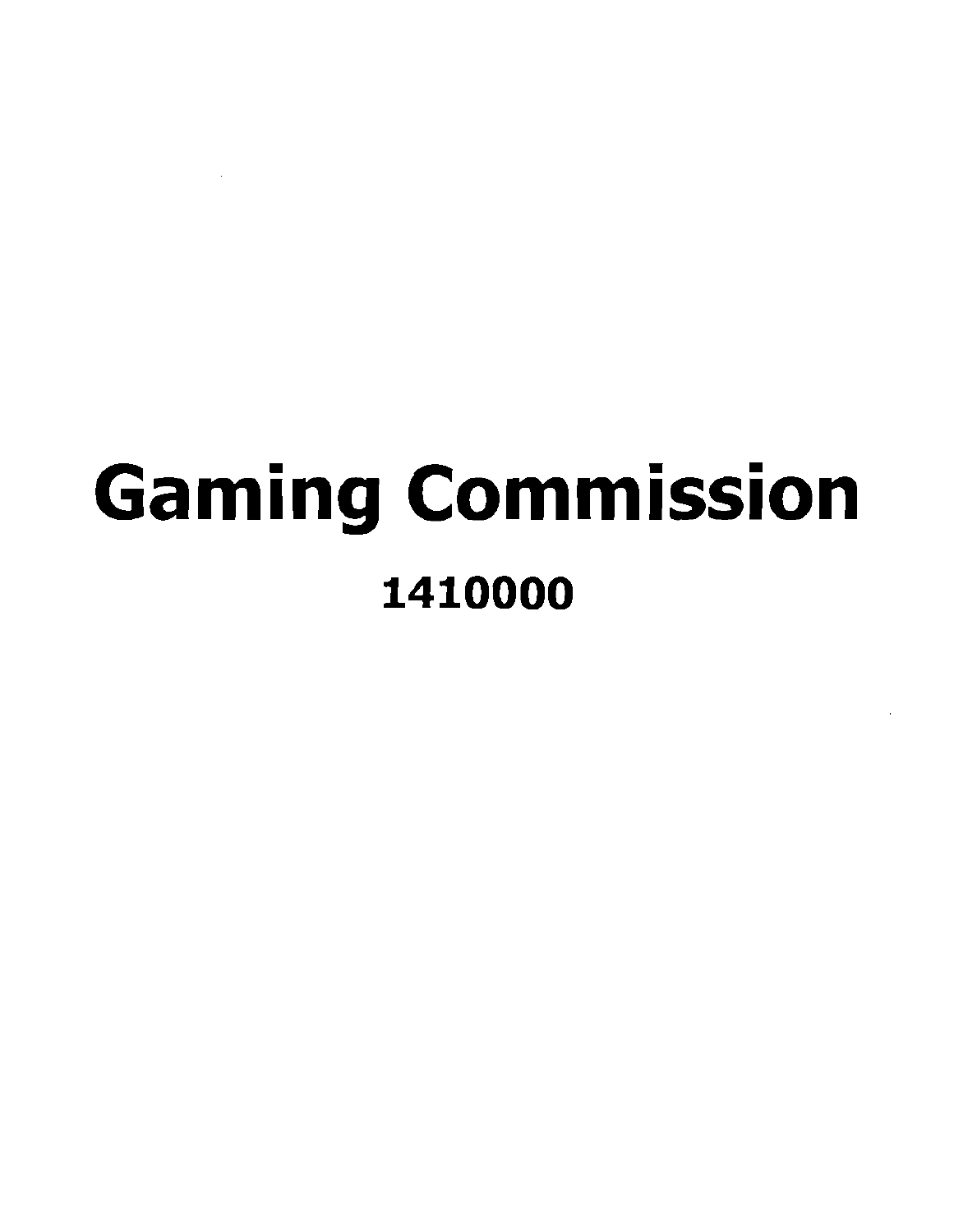| Contracting State Agency Name: Office of the State Comptroller              |                                  |                                  |                                                    |
|-----------------------------------------------------------------------------|----------------------------------|----------------------------------|----------------------------------------------------|
| Contract Number: C150015                                                    |                                  | Agency Business Unit: GAM01      |                                                    |
| Contract Term: 9/1/2015 to 8/31/2020                                        |                                  | <b>Agency Department ID:</b>     |                                                    |
| Contractor Name: Hudson Alley Software, Inc.                                |                                  |                                  | 141000                                             |
| Contractor Address: 10 Memorial Boulevard, Providence<br>Rhode Island 02903 |                                  |                                  |                                                    |
| Description of Services Being Provided: Computer Programming and Support    |                                  |                                  |                                                    |
|                                                                             |                                  |                                  |                                                    |
| Scope of Contract (Choose one that best fits):                              |                                  |                                  |                                                    |
| Analysis<br>Evaluation                                                      | ∏ Research                       | Training                         |                                                    |
| Data Processing                                                             | $\boxtimes$ Computer Programming | □Other IT consulting             |                                                    |
| Architect Services<br>Engineering                                           | Surveying                        |                                  | <b>Environmental Services</b>                      |
| <b>Health Services</b>                                                      | <b>Mental Health Services</b>    |                                  |                                                    |
| Accounting<br>Auditing                                                      | Paralegal                        | Legal                            | Other Consulting                                   |
|                                                                             |                                  |                                  |                                                    |
| <b>Employment Category</b>                                                  | Number of<br><b>Employees</b>    | Number of<br><b>Hours Worked</b> | <b>Amount Payable</b><br><b>Under the Contract</b> |
| 15-1131.00 - Computer<br>Programmers                                        | 1                                | 1,740.75                         | \$240,223.50                                       |
|                                                                             |                                  |                                  |                                                    |
|                                                                             |                                  |                                  |                                                    |
|                                                                             |                                  |                                  |                                                    |
|                                                                             |                                  |                                  |                                                    |
|                                                                             |                                  |                                  |                                                    |
|                                                                             |                                  |                                  |                                                    |
|                                                                             |                                  |                                  |                                                    |
|                                                                             |                                  |                                  |                                                    |
|                                                                             |                                  |                                  |                                                    |
|                                                                             |                                  |                                  |                                                    |
| Total this page                                                             | 1                                | 1,740.75                         | \$240,223.50                                       |
| <b>Grand Total</b>                                                          | 1                                | 1,740.75                         | \$240,223.50                                       |
| Name of person who prepared this report: Adam Perlow                        |                                  |                                  |                                                    |
| <b>Title: Secretary</b>                                                     |                                  |                                  | Phone #: 401-209-7068                              |
| Preparer's Signature:                                                       |                                  |                                  |                                                    |
| Date Prepared: 4/16/2018                                                    |                                  |                                  |                                                    |

Grand Total<br>Name of person who prepartitle: Secretary<br>Proportary Memorial Contract of Contract of Contract of Contract of Contract of Contract of Contract of Contract of Contract of Contract of Contract of Contract of Cont Preparer' s Signature:

(Use additional pages, if necessary)

Page 1 of 1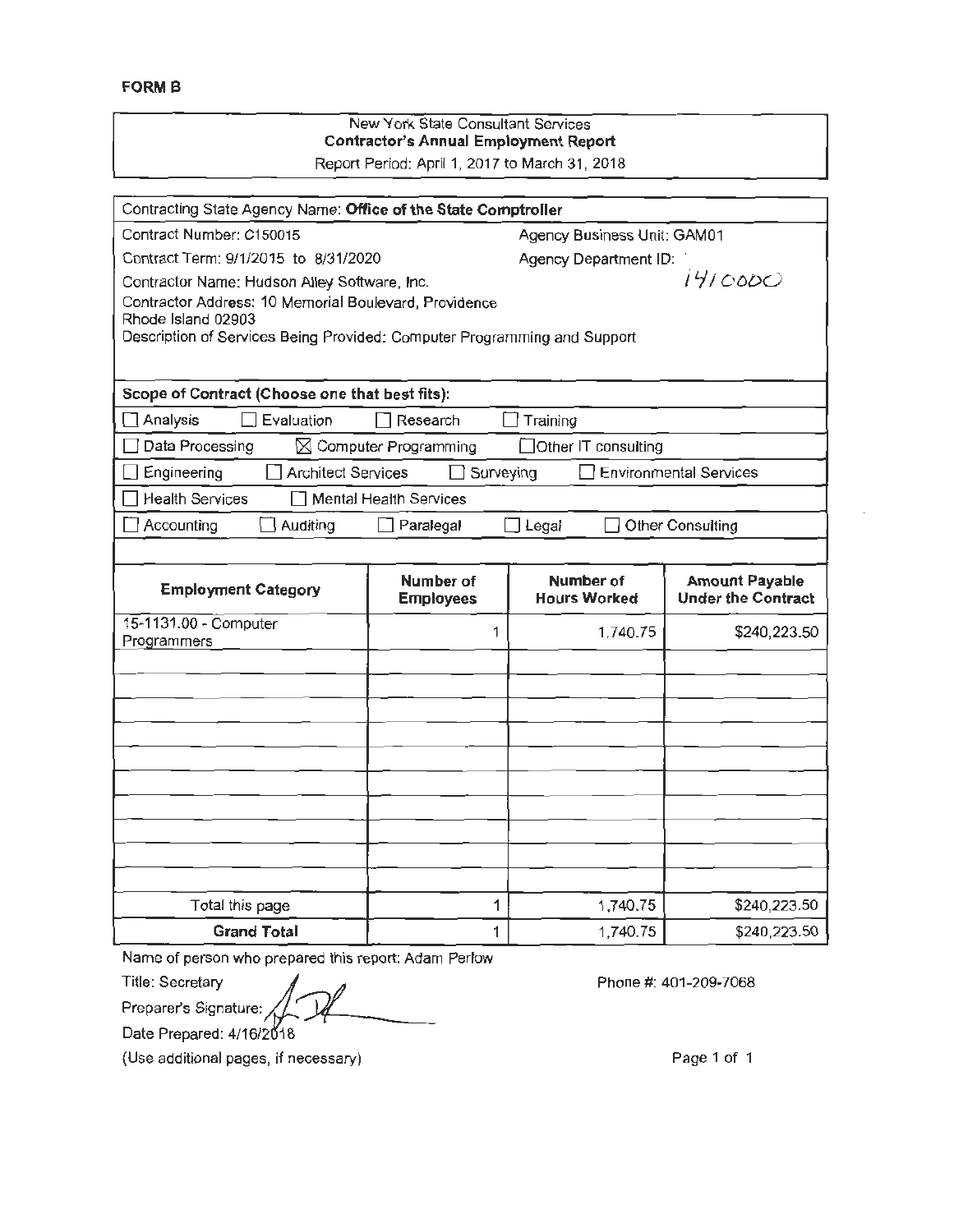# New York State Consultant Services **Contractor's Annual Employment Report**

Report Period: April 1, 2017 to March 31, 2018

| Contracting State Agency Name: New York state Gaming Commission                            |                                  |                                    |                           |  |  |
|--------------------------------------------------------------------------------------------|----------------------------------|------------------------------------|---------------------------|--|--|
| Contract Number: C150018                                                                   |                                  | <b>Agency Business Unit: GAM01</b> |                           |  |  |
| Contract Term: 03/28/2016 to 03/27/2021                                                    |                                  | Agency Department ID: 1410000      |                           |  |  |
| Contractor Name: TruView BSI, LLC.                                                         |                                  |                                    |                           |  |  |
| Contractor Address: 25 Newbridge Road, Hicksville, NY 11801                                |                                  |                                    |                           |  |  |
| Description of Services Being Provided: The development, implementation and administration |                                  |                                    |                           |  |  |
| of a program to monitor the activities of non-classroom accident prevention courses.       |                                  |                                    |                           |  |  |
|                                                                                            |                                  |                                    |                           |  |  |
| Scope of Contract (Choose one that best fits):                                             |                                  |                                    |                           |  |  |
| □ Analysis<br>Evaluation                                                                   | Research                         | Training                           |                           |  |  |
| $\Box$ Data Processing<br>Computer Programming                                             |                                  | $\Box$ Other IT consulting         |                           |  |  |
| $\Box$ Engineering<br>Architect Services                                                   | $\Box$ Surveying                 | <b>Environmental Services</b>      |                           |  |  |
| <b>Health Services</b><br>Mental Health Services                                           |                                  |                                    |                           |  |  |
| $\exists$ Accounting<br>$\Box$ Auditing                                                    | $\Box$ Paralegal<br>$\Box$ Legal | $\boxtimes$ Other Consulting       |                           |  |  |
|                                                                                            | Number of                        | <b>Number of</b>                   | <b>Amount Payable</b>     |  |  |
| <b>Employment Category</b>                                                                 | <b>Employees</b>                 | <b>Hours Worked</b>                | <b>Under the Contract</b> |  |  |
|                                                                                            |                                  |                                    |                           |  |  |
| Senior Management/Team Leaders                                                             | 1.00                             | 1,560.00                           | \$106,530.40              |  |  |
| <b>Research Analysts</b>                                                                   | 1.00                             | 2,080.00                           | \$142,040.50              |  |  |
|                                                                                            | 0.00                             | 0.00                               | \$0.00                    |  |  |
|                                                                                            | 0.00                             | 0.00                               | \$0.00                    |  |  |
|                                                                                            | 0.00                             | 0.00                               | \$0.00                    |  |  |
|                                                                                            | 0.00                             | 0.00                               | \$0.00                    |  |  |
|                                                                                            | 0.00                             | 0.00                               | \$0.00                    |  |  |
|                                                                                            | 0.00                             | 0.00                               | \$0.00                    |  |  |
|                                                                                            | 0.00                             | 0.00                               | \$0.00                    |  |  |
|                                                                                            | 0.00                             | 0.00                               | \$0.00                    |  |  |
|                                                                                            | 0.00                             | 0.00                               | \$0.00                    |  |  |
|                                                                                            | 0.00                             | 0.00                               | \$0.00                    |  |  |
|                                                                                            | 0.00                             | 0.00                               | \$0.00                    |  |  |
| Total this Page                                                                            | 2.00                             | 3,640.00                           | \$248,570.90              |  |  |

Name of person who prepared this report: Jacqueline Petrow

Title: Human Resources Coordinator Phone #: 516-289-0277

Preparer's Signature: ~~ ~~ ~~

Date Prepared: 05/14/2018

(Use additional pages, if necessary) example of the example of the example of the example of the example of the example of the example of the example of the example of the example of the example of the example of the examp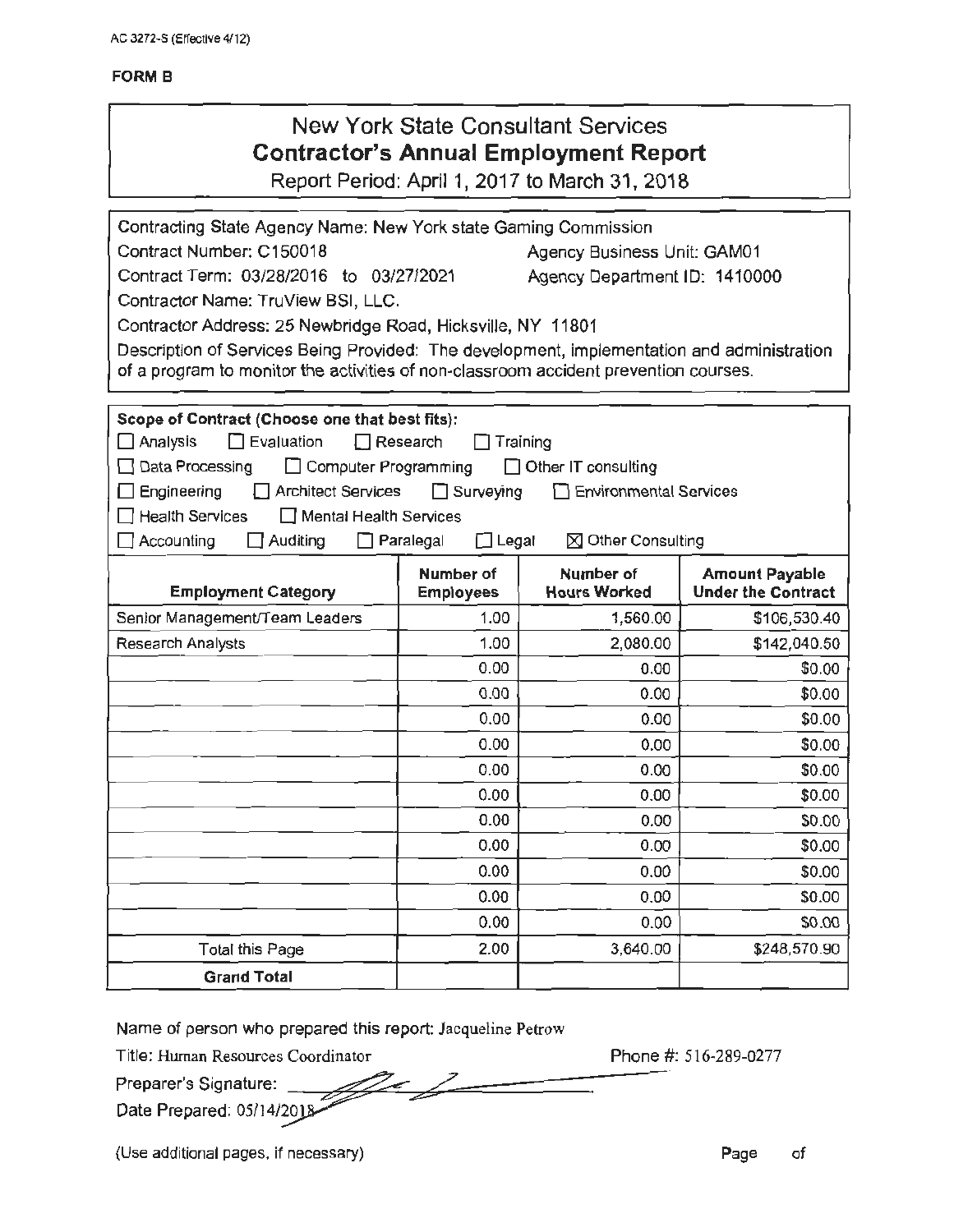| New York State Consultant Services    |
|---------------------------------------|
| Contractor's Annual Employment Report |

Report Period: April 1, 2017 to March 31, 2018

| Contracting State Agency Name: New York state Gaming Commission                         |                                     |                               |                           |
|-----------------------------------------------------------------------------------------|-------------------------------------|-------------------------------|---------------------------|
| Contract Number: C150018                                                                |                                     | Agency Business Unit: GAM01   |                           |
| Contract Term: 03/28/2016 to 03/27/2021                                                 |                                     | Agency Department ID: 1410000 |                           |
| Contractor Name: TruView BSI, LLC.                                                      |                                     |                               |                           |
| Contractor Address: 25 Newbridge Road, Hicksville, NY 11801                             |                                     |                               |                           |
| Description of Services Being Provided: Background Investigation Services-VLG Licenses. |                                     |                               |                           |
|                                                                                         |                                     |                               |                           |
|                                                                                         |                                     |                               |                           |
| Scope of Contract (Choose one that best fits):                                          |                                     |                               |                           |
| $\sqcap$ Evaluation<br>$\Box$ Analysis                                                  | $\Box$ Research<br>$\Box$ Training  |                               |                           |
| $\Box$ Data Processing<br>$\Box$ Computer Programming                                   |                                     | $\Box$ Other IT consulting    |                           |
| $\Box$ Engineering<br>Architect Services                                                | Surveying                           | <b>Environmental Services</b> |                           |
| $\Box$ Health Services<br>Mental Health Services                                        |                                     |                               |                           |
| $\Box$ Accounting<br>Auditing                                                           | $\Box$ Paralegal<br>$\square$ Legal | ⊠ Other Consulting            |                           |
|                                                                                         | Number of                           | Number of                     | <b>Amount Payable</b>     |
| <b>Employment Category</b>                                                              | <b>Employees</b>                    | <b>Hours Worked</b>           | <b>Under the Contract</b> |
| General and Operations Managers<br>11-1021.00                                           | 1.00                                | 1,560.00                      | \$97,063.99               |
| <b>Survey Researchers</b>                                                               | 1.00                                | 2,080.00                      | \$129,418.61              |
| 19-3022.00                                                                              |                                     |                               |                           |
| Eligibility Interviewers, Government<br>Programs<br>43-4061.00                          | 1.00                                | 355.00                        | \$22,088.29               |
|                                                                                         | 0.00                                | 0.00                          | \$0.00                    |
|                                                                                         | 0.00                                | 0.00                          | \$0.00                    |
|                                                                                         | 0.00                                | 0.00                          | \$0.00                    |
|                                                                                         | 0.00                                | 0.00                          | \$0.00                    |
|                                                                                         | 0.00                                | 0.00                          | \$0.00                    |
|                                                                                         | 0.00                                | 0.00                          | \$0.00                    |
|                                                                                         | 0.00                                | 0.00                          | \$0.00                    |
|                                                                                         | 0.00                                | 0.00                          | \$0.00                    |
|                                                                                         | 0.00                                | 0.00                          | \$0.00                    |
|                                                                                         | 0.00                                | 0.00                          | \$0.00                    |
| <b>Total this Page</b>                                                                  | 3.00                                | 3,995.00                      | \$248,570.89              |
| <b>Grand Total</b>                                                                      |                                     |                               |                           |

Name of person who prepared this report: Jacqueline Perrow and Total<br>
m who prepared this report: Jacqueline Petrow<br>
ssources Coordinator<br>
mature:<br>
.: 05/15/2018 repared this report: Jacqueline P<br>Coordinator<br>018

Title: Human Resources Coordinator Phone #: 516-289-0277

Preparer's Signature:

Date Prepared: 05/15/2018

(Use additional pages, if necessary) example of the example of the example of the example of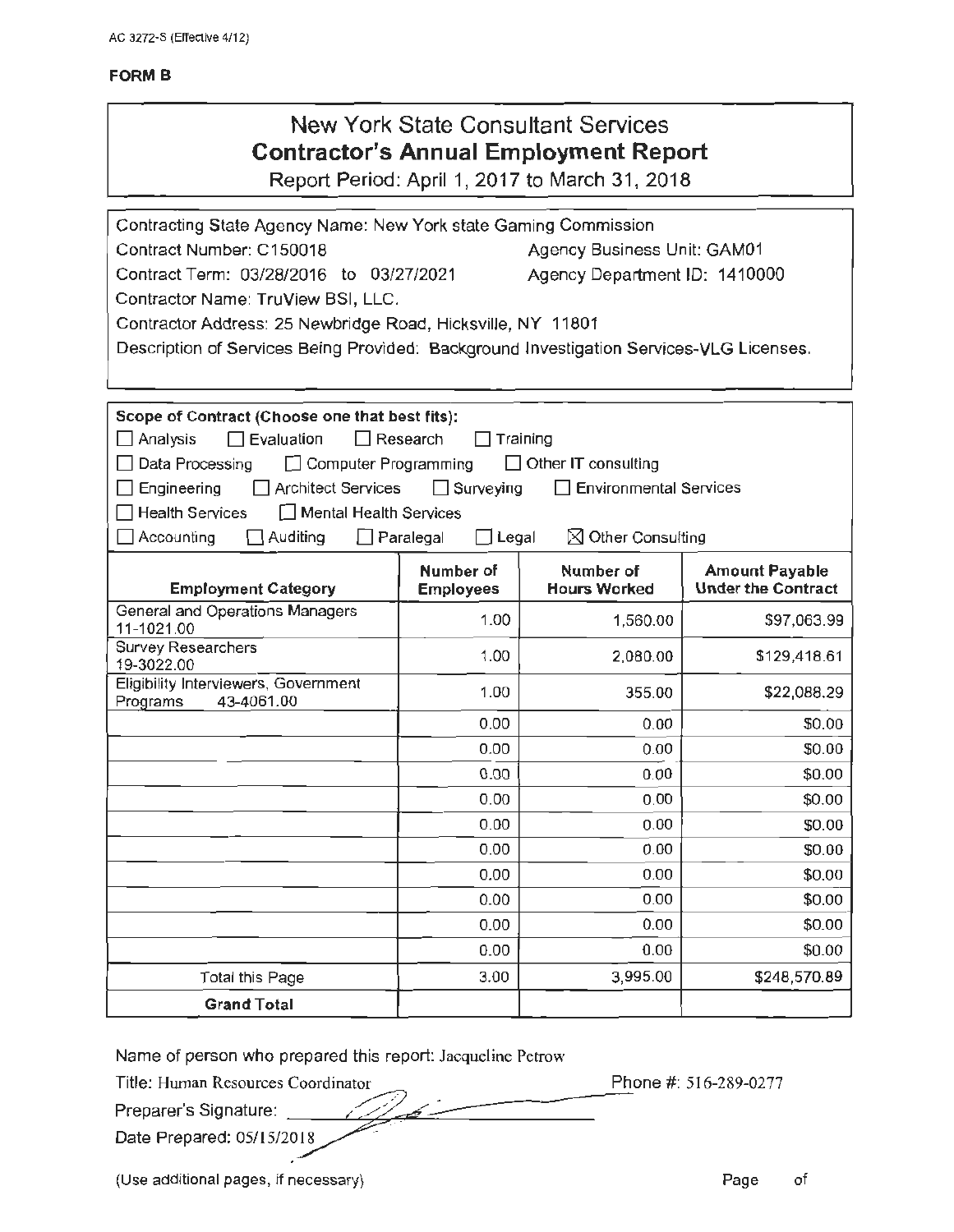## New York State Consultant Services **Contractor's Annual Employment Report**

Report Period: April 1, 2017 to March 31 , 2018

| Contracting State Agency Name: NY State Gaming Commission                        |                               |                                  |                                                    |
|----------------------------------------------------------------------------------|-------------------------------|----------------------------------|----------------------------------------------------|
| Contract Number: C150022                                                         |                               | Agency Business Unit: GAM01      |                                                    |
| Contract Term: 07/16/2016 to 05/31/2021                                          |                               | Agency Department ID: 1410000    |                                                    |
| Contractor Name: KPMG LLP                                                        |                               |                                  |                                                    |
| Contractor Address: 515 Broadway Albany NY 12207                                 |                               |                                  |                                                    |
| Description of Services Being Provided: Audit and Regulatory Compliance Services |                               |                                  |                                                    |
|                                                                                  |                               |                                  |                                                    |
| Scope of Contract (Choose one that best fits):                                   | Ŧ                             |                                  |                                                    |
| Analysis<br>Evaluation                                                           | Research                      | Training                         |                                                    |
| Data Processing                                                                  | Computer Programming          | □Other IT consulting             |                                                    |
| <b>Architect Services</b><br>Engineering                                         | Surveying                     |                                  | <b>Environmental Services</b>                      |
| <b>Health Services</b>                                                           | Mental Health Services        |                                  |                                                    |
| $\boxtimes$ Auditing<br>Accounting                                               | Paralegal                     | $\Box$ Legal                     | Other Consulting                                   |
|                                                                                  |                               |                                  |                                                    |
| <b>Employment Category</b>                                                       | Number of<br><b>Employees</b> | Number of<br><b>Hours Worked</b> | <b>Amount Payable</b><br><b>Under the Contract</b> |
| 13-2011.00 - Accountants and<br>Auditors                                         | 20                            | 4,319                            | \$269,737.00                                       |
|                                                                                  |                               |                                  |                                                    |
|                                                                                  |                               |                                  |                                                    |
|                                                                                  |                               |                                  |                                                    |
|                                                                                  |                               |                                  |                                                    |
|                                                                                  |                               |                                  |                                                    |
|                                                                                  |                               |                                  |                                                    |
|                                                                                  |                               |                                  |                                                    |
|                                                                                  |                               |                                  |                                                    |
|                                                                                  |                               |                                  |                                                    |
| Total this page                                                                  | 20                            | 4,319                            | \$269,737.00                                       |
| <b>Grand Total</b>                                                               | 20                            | 4,319                            | \$269,737.00                                       |
| Name of person who prepared this report: Amanda Susser                           |                               |                                  |                                                    |
| Title: Manager                                                                   |                               |                                  | Phone #: 518-221-9742                              |
| Preparer's Signature: C                                                          | formanda Kkilker              |                                  |                                                    |

Preparer's Signature: ' ~~~ Date Prepared: 04/18/2018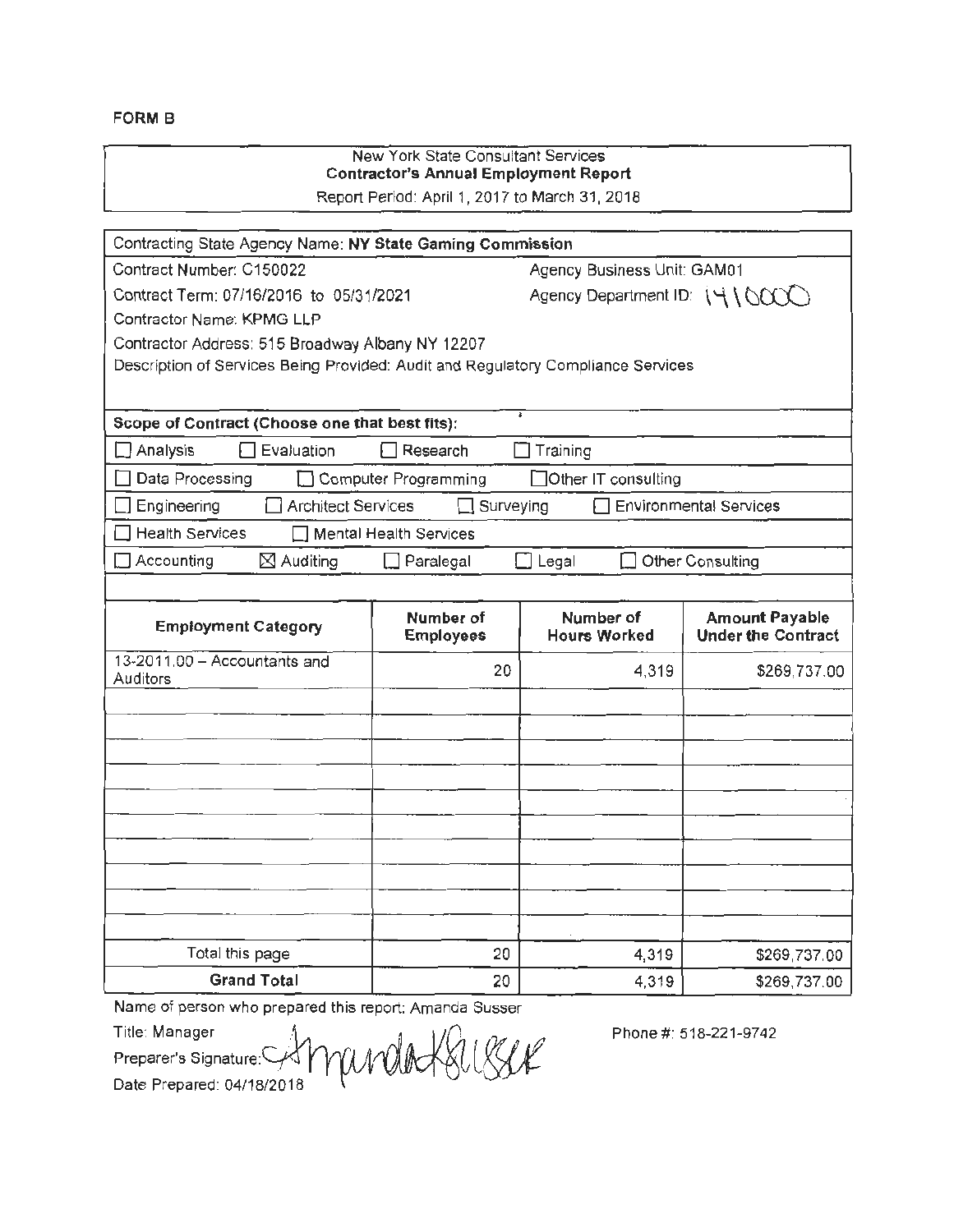| Contracting State Agency Name: NY State Gaming Commission |                        |                                  |                               |
|-----------------------------------------------------------|------------------------|----------------------------------|-------------------------------|
| Contract Number: C160011                                  |                        | Agency Business Unit: GAM01      |                               |
| Contract Term: 3/2/2017 to 2/28/2019                      |                        | Agency Department ID:   4   OCCO |                               |
| Contractor Name: Mitchell & Titus LLP                     |                        |                                  |                               |
| Contractor Address: 1 Battery Park Plaza, New York, NY    |                        |                                  |                               |
| 10004<br>Description of Services Being Provided: Auditing |                        |                                  |                               |
|                                                           |                        |                                  |                               |
|                                                           |                        |                                  |                               |
| Scope of Contract (Choose one that best fits):            |                        |                                  |                               |
| Analysis<br>Evaluation                                    | <b>Research</b>        | $\Box$ Training                  |                               |
| Data Processing                                           | Computer Programming   | □Other IT consulting             |                               |
| <b>Architect Services</b><br>Engineering                  | Surveying              |                                  | <b>Environmental Services</b> |
| <b>Health Services</b>                                    | Mental Health Services |                                  |                               |
| Accounting<br>$\boxtimes$ Auditing                        | Paralegal              | Legal                            | Other Consulting              |
|                                                           |                        |                                  |                               |
|                                                           | Number of              | Number of                        | <b>Amount Payable</b>         |
| <b>Employment Category</b>                                | <b>Employees</b>       | <b>Hours Worked</b>              | <b>Under the Contract</b>     |
| 13-2011.02 Partner                                        | 2                      | 68                               | \$9,792                       |
| 13-2011.02 Senior Manager                                 | 2                      | 100                              | 13,400                        |
| 13-2011.02 Senior                                         | 2                      | 300                              | 37,200                        |
| 13-2011.02 Staff                                          | 1                      | 197                              | 20,258                        |
|                                                           |                        |                                  |                               |
|                                                           |                        |                                  |                               |
|                                                           |                        |                                  |                               |
|                                                           |                        |                                  |                               |
|                                                           |                        |                                  |                               |
|                                                           |                        |                                  |                               |
|                                                           |                        |                                  |                               |
| Total this page                                           |                        | 665                              |                               |
|                                                           | 7                      |                                  | \$<br>80,650                  |

Name of person who prepared this report: Rekha Nambiar

Title: Partner •

Preparer's Signature: Luca Manbial

Date Prepared:  $5/19/18$ 

(Use additional pages, if necessary)

Phone #: (212) 709-4665

Page of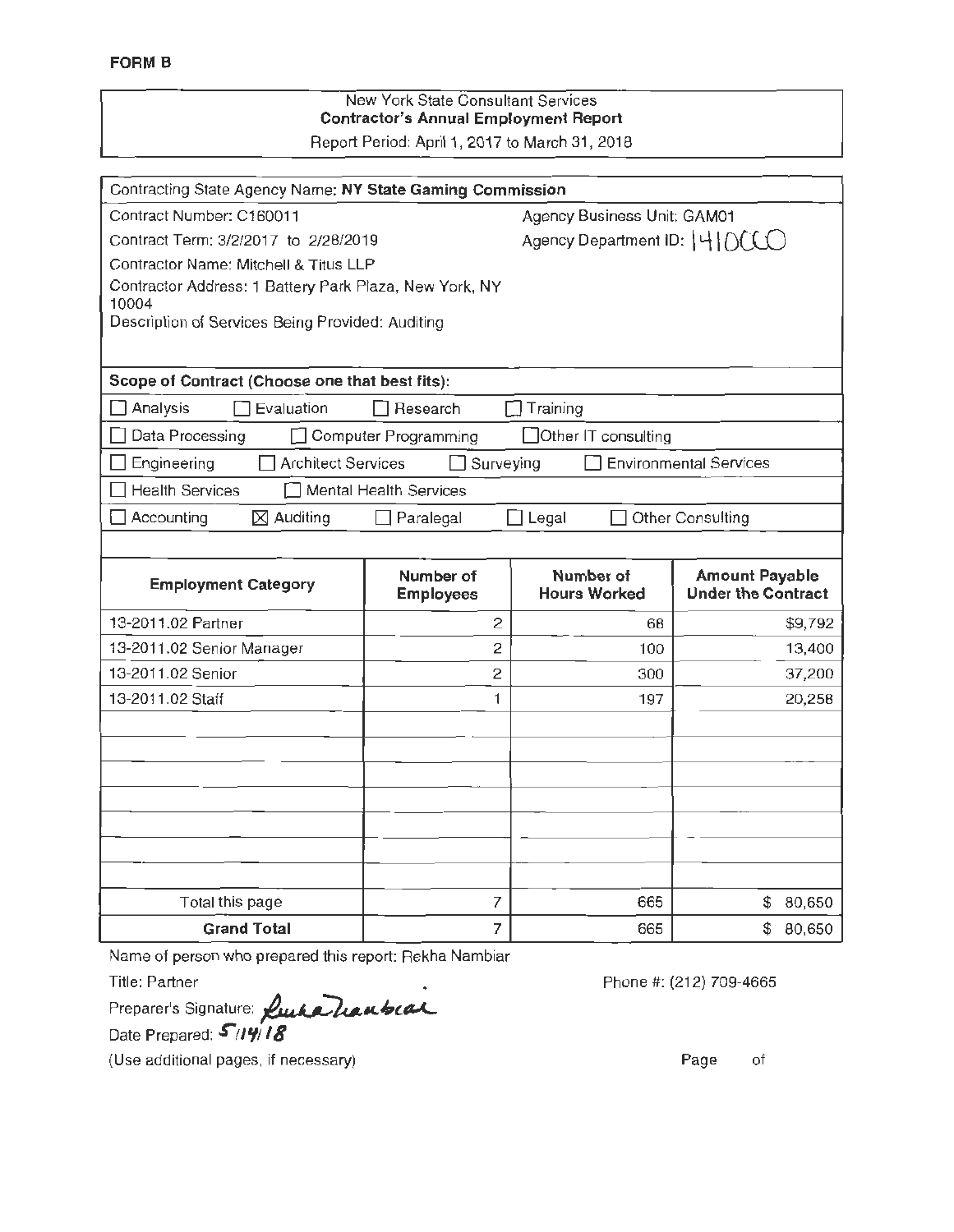## New York State Consultant Services **Contractor's Annual Employment Report**

Report Period: April 1, 2017 to March 31, 2018

| Contracting State Agency Name: New York state Gaming Commission            |                                  |                               |                           |
|----------------------------------------------------------------------------|----------------------------------|-------------------------------|---------------------------|
| Contract Number: C170001                                                   |                                  | Agency Business Unit: GAM01   |                           |
| Contract Term: 10/01/2017 to 12/31/2018                                    |                                  | Agency Department ID: 1410000 |                           |
| Contractor Name: TruView BSI, LLC.                                         |                                  |                               |                           |
| Contractor Address: 25 Newbridge Road, Hicksville, NY 11801                |                                  |                               |                           |
| Description of Services Being Provided: Underage sales benchmarking study. |                                  |                               |                           |
|                                                                            |                                  |                               |                           |
|                                                                            |                                  |                               |                           |
| Scope of Contract (Choose one that best fits):                             |                                  |                               |                           |
| $\Box$ Evaluation<br>$\Box$ Analysis                                       | $\Box$ Research                  | Training                      |                           |
| Data Processing<br>□ Computer Programming                                  |                                  | Other IT consulting           |                           |
| Engineering<br><b>Architect Services</b>                                   | Surveying                        | <b>Environmental Services</b> |                           |
| <b>Health Services</b><br>Mental Health Services                           |                                  |                               |                           |
| Accounting<br>Auditing                                                     | $\Box$ Paralegal<br>$\Box$ Legal | $\boxtimes$ Other Consulting  |                           |
|                                                                            | Number of                        | Number of                     | <b>Amount Payable</b>     |
| <b>Employment Category</b>                                                 | <b>Employees</b>                 | <b>Hours Worked</b>           | <b>Under the Contract</b> |
| Private Detectives and Investigators<br>33-9021.00                         | 18.00                            | 568.50                        | \$57,728.91               |
| Protective Service Workers, All Other<br>33-9099.00                        | 20.00                            | 539.50                        | \$54,784.09               |
| Managers, All Other<br>11-9199.00                                          | 4.00                             | 3,520.00                      | \$357,442.02              |
| Human Resources Specialist<br>13-1071.00                                   | 1.00                             | 760.00                        | \$77,174.98               |
|                                                                            | 0.00                             | 0.00                          | \$0.00                    |
|                                                                            | 0.00                             | 0.00                          | \$0.00                    |
|                                                                            | 0.00                             | 0.00                          | \$0.00                    |
|                                                                            | 0.00                             | 0.00                          | \$0.00                    |
|                                                                            | 0.00                             | 0.00                          | \$0.00                    |
|                                                                            | 0.00                             | 0.00                          | \$0.00                    |
|                                                                            | 0.00                             | 0.00                          | \$0.00                    |
|                                                                            | 0.00                             | 0.00                          | \$0.00                    |
|                                                                            | 0.00                             | 0.00                          | \$0.00                    |
| <b>Total this Page</b>                                                     | 43.00                            | 5,388.00                      | \$547,130.00              |
| <b>Grand Total</b>                                                         |                                  |                               |                           |

Name of person who prepared this report: Jacqueline Petrow

Stand Total<br>
Name of person who prepared this report: Jacqueline Petrow<br>
Title: Human Resources Coordinator<br>
Preparer's Signature: Preparer's Signature:

Date Prepared: 05/15/2018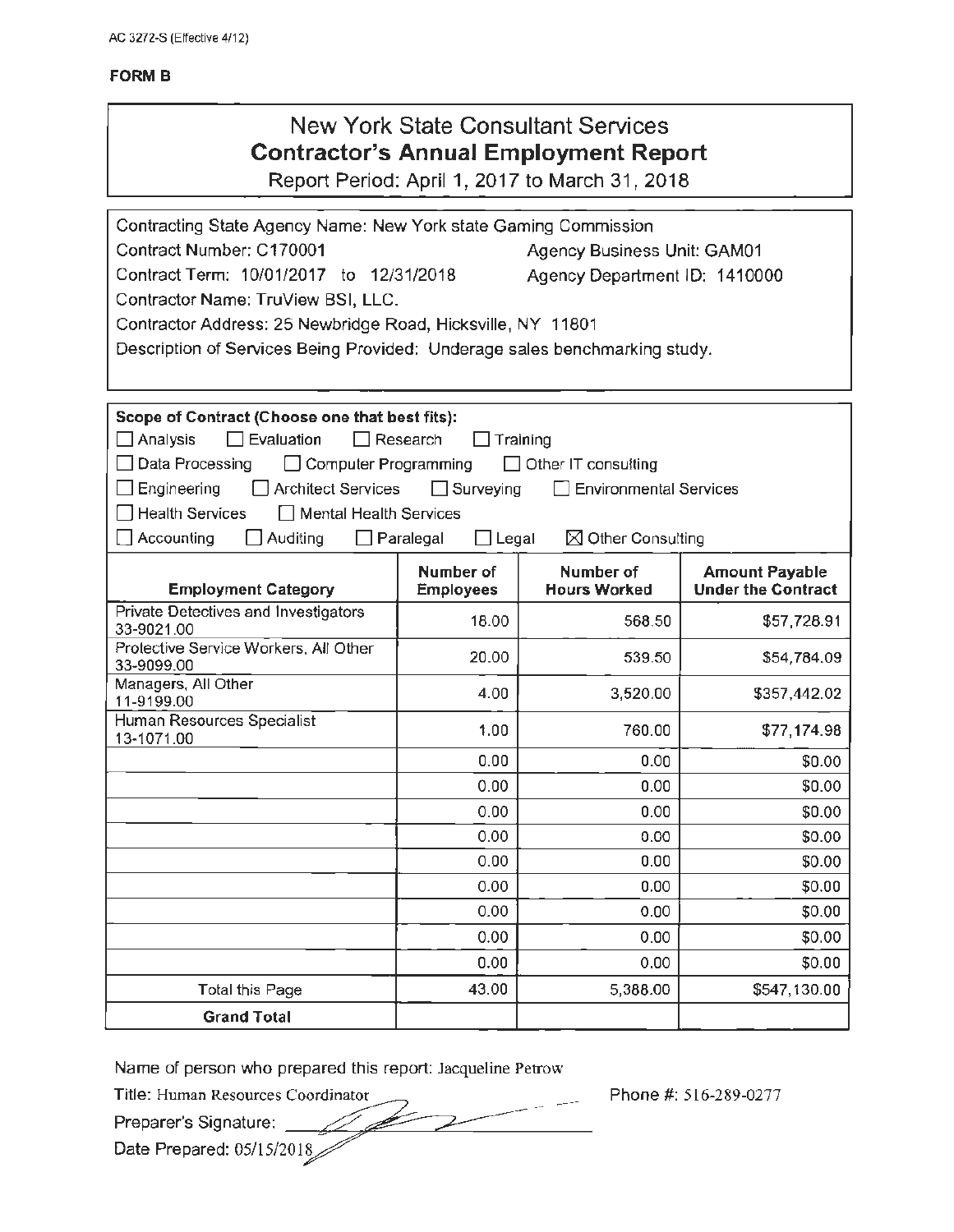| Contracting State Agency Name: Office of the State Comptroller                    |                               |                                    |                                                    |
|-----------------------------------------------------------------------------------|-------------------------------|------------------------------------|----------------------------------------------------|
| Contract Number: T150006                                                          |                               | Agency Business Unit: GAM01        |                                                    |
| Contract Term: 03/31/2015 to 03/31/2020                                           |                               | Agency Department ID: :   4   0CCC |                                                    |
| Contractor Name: Michael J. Hoblock, Jr.                                          |                               |                                    |                                                    |
| Contractor Address: 5C Inglewood Drive, Halfmoon, NY                              |                               |                                    |                                                    |
| 12065<br>Description of Services Being Provided: Hearing Officer                  |                               |                                    |                                                    |
|                                                                                   |                               |                                    |                                                    |
|                                                                                   |                               |                                    |                                                    |
| Scope of Contract (Choose one that best fits):                                    |                               |                                    |                                                    |
| Evaluation<br>Analysis                                                            | Research                      | $\Box$ Training                    |                                                    |
| Data Processing                                                                   | Computer Programming          | Other IT consulting                |                                                    |
| Engineering<br><b>Architect Services</b>                                          | Surveying                     |                                    | <b>Environmental Services</b>                      |
| <b>Health Services</b>                                                            | <b>Mental Health Services</b> |                                    |                                                    |
| Accounting<br>Auditing                                                            | Paralegal                     | X <b>E</b> } Legal                 | <b>Other Consulting</b>                            |
|                                                                                   |                               |                                    |                                                    |
| <b>Employment Category</b>                                                        | Number of<br><b>Employees</b> | Number of<br><b>Hours Worked</b>   | <b>Amount Payable</b><br><b>Under the Contract</b> |
| 23-1021.00 Administrative<br>Law Judge, Adjudicators * Hearing<br><b>Officers</b> | 1                             | 105                                | 5250                                               |
|                                                                                   |                               |                                    |                                                    |
|                                                                                   |                               |                                    |                                                    |
|                                                                                   |                               |                                    |                                                    |
|                                                                                   |                               |                                    |                                                    |
|                                                                                   |                               |                                    |                                                    |
|                                                                                   |                               |                                    |                                                    |
|                                                                                   |                               |                                    |                                                    |
|                                                                                   |                               |                                    |                                                    |
|                                                                                   |                               |                                    |                                                    |
|                                                                                   |                               |                                    |                                                    |
| Total this page                                                                   | 1                             | 105                                | \$5250.00                                          |
| <b>Grand Total</b>                                                                | 1                             | 105                                | 5250.00                                            |

Name of person who prepared this report: Michael J. Hoblock, Jr.

Title: Hearing Officer<br>Preparer's Signature: *Le dae* Of Yertery Preparer's Signature Acc &

Date Prepared: 04/17/2018 )

(Use additional pages, if necessary)

Phone#: 518-265-2875

Page 1 of 1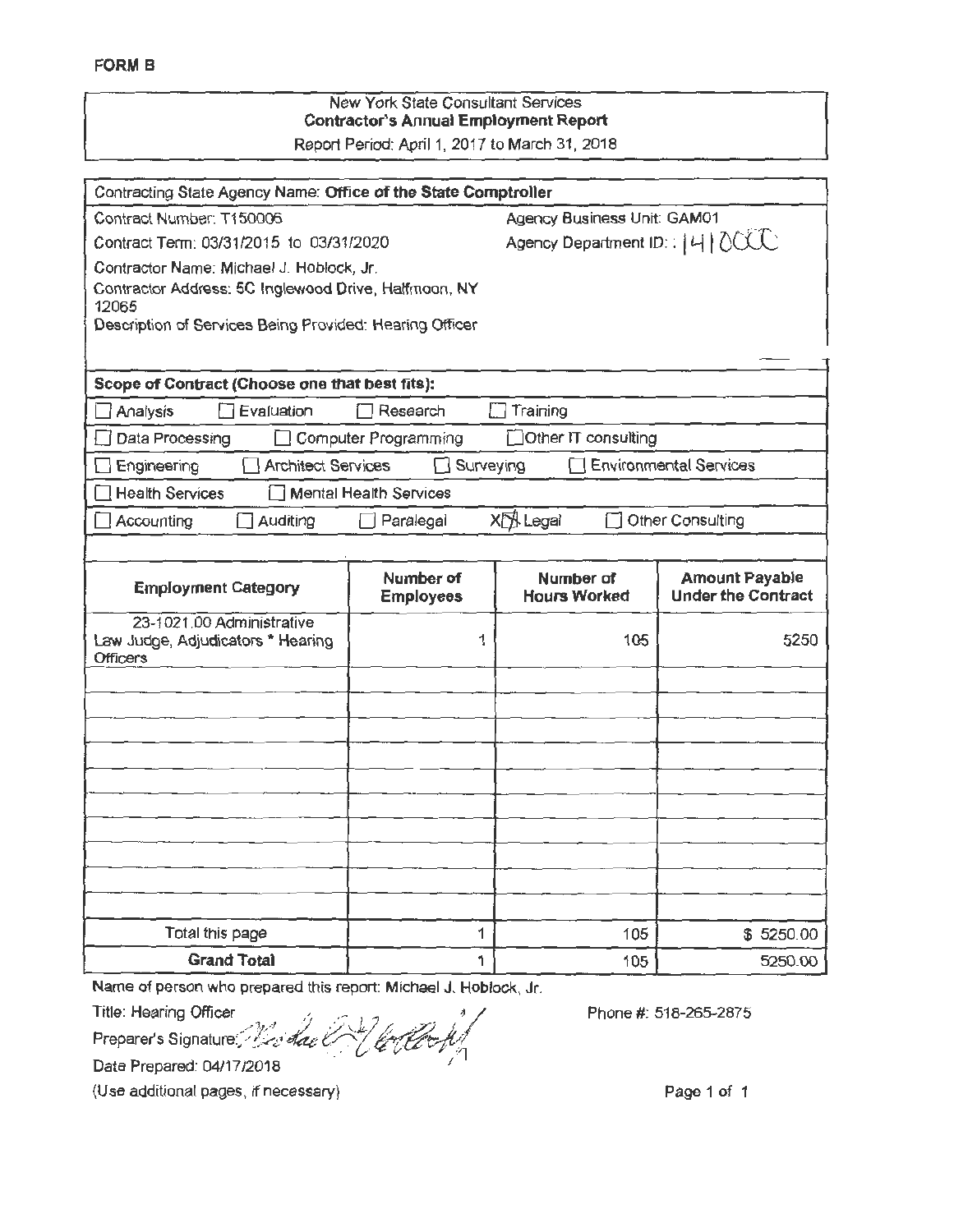#### New York State Consultant Services **Contractor's Annual Employment Report**  Report Period: April 1, *I*  $\overline{7}$  to March 31,  $\overline{4018}$

| Contracting State Agency Name: NYS GOMING COMMISSION            |                               |                               |                               |
|-----------------------------------------------------------------|-------------------------------|-------------------------------|-------------------------------|
| Contract Number: T I 5008                                       |                               | Agency Business Unit: GAM01   |                               |
| Contract Term: $4/1/17$ to $3/3/18$                             |                               | Agency Department ID: 1410000 |                               |
| Contractor Name: ROBERT A. LIEBERS                              |                               |                               |                               |
| Contractor Address: 15 E FIFTH ST. JAMESTOWN, MY 14701          |                               |                               |                               |
| Description of Services Being Provided: HEARING OFFJCER - LECAL |                               |                               |                               |
|                                                                 |                               |                               |                               |
| Scope of Contract (Choose one that best fits):                  |                               |                               |                               |
| Evaluation<br>Analysis                                          | Research                      | $\Box$ Training               |                               |
| Data Processing                                                 | <b>Computer Programming</b>   | □Other IT consulting          |                               |
| Architect Services<br>Engineering                               | П<br>Surveying                |                               | <b>Environmental Services</b> |
| <b>Health Services</b>                                          | <b>Mental Health Services</b> |                               |                               |
| Accounting<br>Auditing                                          | Paralegal                     | X Legal                       | Other Consulting              |
|                                                                 |                               |                               |                               |
|                                                                 | Number of                     | Number of                     | Amount Payable                |
| <b>Employment Category</b>                                      | <b>Employees</b>              | <b>Hours Worked</b>           | <b>Under the Contract</b>     |
| $23 - 1021.00$                                                  |                               | 76, 2                         | #8100.00                      |
|                                                                 |                               |                               |                               |
|                                                                 |                               |                               |                               |
|                                                                 |                               |                               |                               |
|                                                                 |                               |                               |                               |
|                                                                 |                               |                               |                               |
|                                                                 |                               |                               |                               |
|                                                                 |                               |                               |                               |
|                                                                 |                               |                               |                               |
|                                                                 |                               |                               |                               |
|                                                                 |                               |                               |                               |
| Total this page                                                 | I<br>云                        | £0<br>76.2                    | $8100.005 - 000$              |
| <b>Grand Total</b>                                              |                               | 76.2                          | 8,8100.00                     |

Name of person who prepared this report: *fLDBERT* A. L. J.E. 6 ERL 710 - 9.ft' - *30* 7 *0* 

Title: *A TORNAY* AT LAW<br>Preparer's Signature: *Rule 4. A* Preparer's Signature: *Ritu*<br>Date Prepared: 1151 J

(Use additional pages, if necessary)

Page / of /

Phone #:  $716 - 397 - 7673$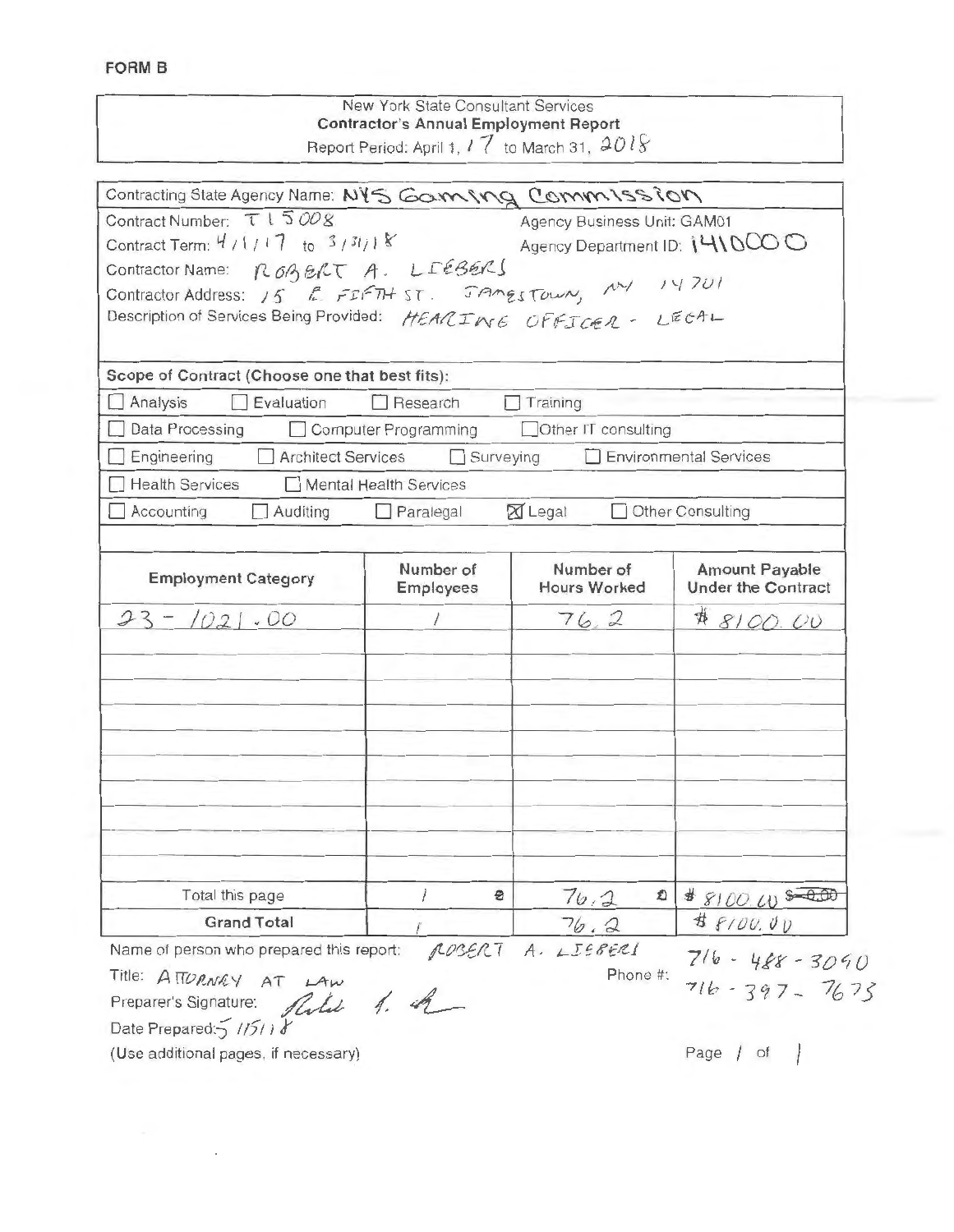#### New York State Consultant Services Contractor's Annual Employment Report

Report Period: April 1, 2017 to March 31, 2016.

| Contracting State Agency Name: NY State Gaming Commission |                                  |                                 |                                                    |
|-----------------------------------------------------------|----------------------------------|---------------------------------|----------------------------------------------------|
| Contract Number: T150009                                  |                                  | Agency Business Unit: GAM01     |                                                    |
| Contract Term: 4/1/2015 to 3/ 31/2020                     |                                  | Agency Department ID: / 4/ 0000 |                                                    |
| Contractor Name: Diane Ciccone                            |                                  |                                 |                                                    |
| Contractor Address: 112 W 34th St. NYC NY 10120           |                                  |                                 |                                                    |
| Description of Services Being Provided:                   |                                  |                                 |                                                    |
| Hegeing OFFICER                                           |                                  |                                 |                                                    |
| Scope of Contract (Choose one that best fits):            |                                  |                                 |                                                    |
| Evaluation<br>Analysis                                    | <b>Research</b>                  | Training                        |                                                    |
| Data Processing                                           | Computer Programming             | Other IT consulting             |                                                    |
| <b>Architect Services</b><br>Engineering                  | Surveying                        |                                 | <b>Environmental Services</b>                      |
| Health Services                                           | <b>ITT Meanst Haadh Gervices</b> |                                 |                                                    |
| Auditing<br>Accounting                                    | $\Box$ Paralegal                 | <b>XLegal</b>                   | Other Consulting                                   |
|                                                           |                                  |                                 |                                                    |
|                                                           |                                  |                                 |                                                    |
| <b>Employment Category</b>                                | Number of<br><b>Employees</b>    | Number of<br>Hours Worked       | <b>Amount Payable</b><br><b>Under the Contract</b> |
|                                                           |                                  | 3                               | # 300                                              |
| $23 - 1.00$                                               |                                  |                                 |                                                    |
|                                                           |                                  |                                 |                                                    |
|                                                           |                                  |                                 |                                                    |
|                                                           |                                  |                                 |                                                    |
|                                                           |                                  |                                 |                                                    |
|                                                           |                                  |                                 |                                                    |
|                                                           |                                  |                                 |                                                    |
|                                                           |                                  |                                 |                                                    |
|                                                           |                                  |                                 |                                                    |
|                                                           |                                  |                                 |                                                    |
| Total this page<br>Grant, This                            | D<br>L                           | 3<br>D                          | 8200<br>s.<br>0.00                                 |

Name of person who prepared this report:

Title: Hearing Officer

Preparer's Signature: Drawe LLL come Date Prepared: 5/9/18 (Use. additional pages, if necessary)

Phone #:  $212 - 227 - 1489$ 

Page | of /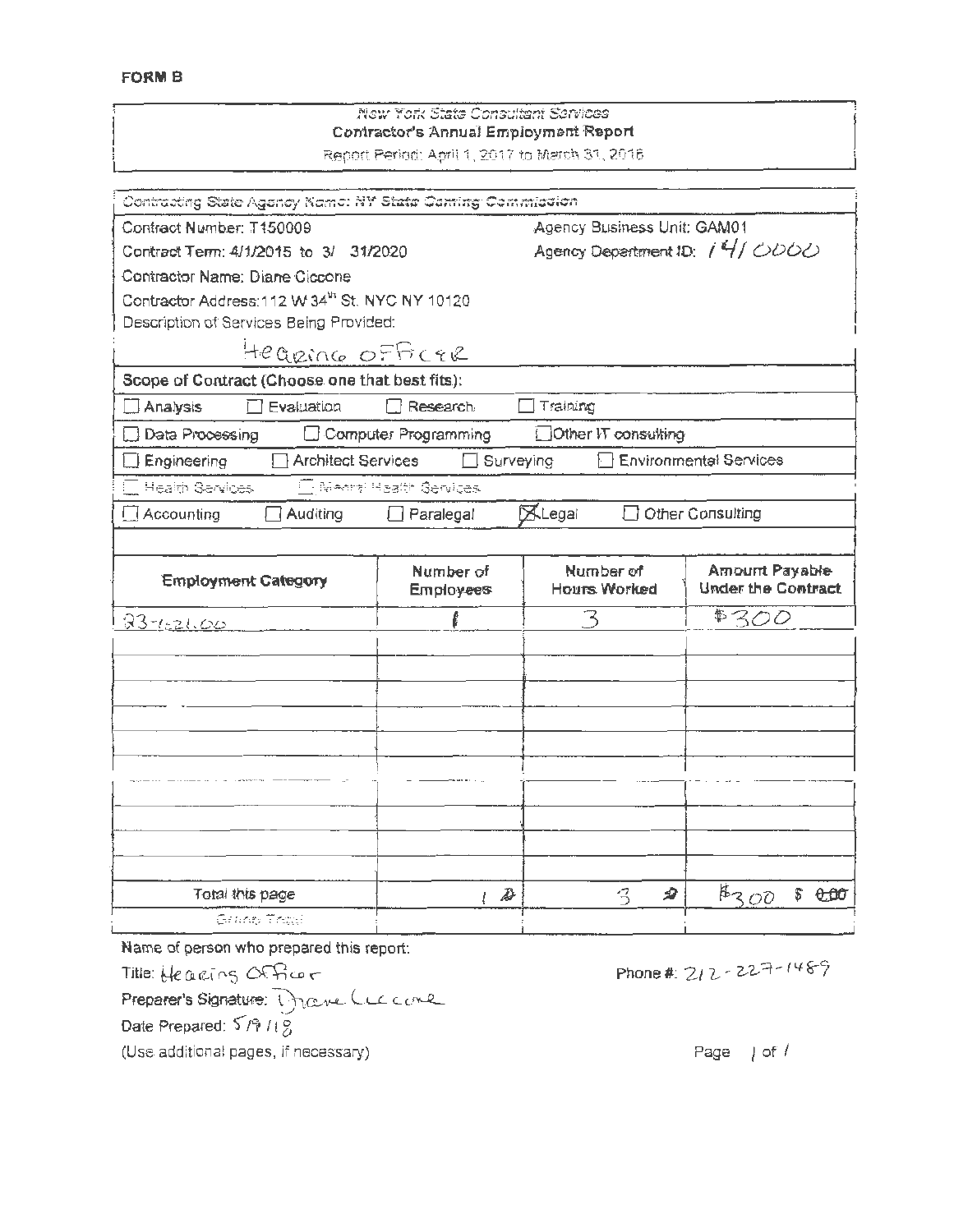### New York State Consultant Services **Contractor's Annual Employment Report**

Report Period: April 1, 2017 to March 31, 2018

| Contracting State Agency Name: NY State Gaming Commission |                               |                                  |                                                    |
|-----------------------------------------------------------|-------------------------------|----------------------------------|----------------------------------------------------|
| Contract Number: T150010                                  |                               | Agency Business Unit: GAM01      |                                                    |
| Contract Term: 4/1/2018 to 3/31/2020                      |                               | Agency Department ID: 20050      |                                                    |
| Contractor Name: Jill Pilgrim, Esq., Pilgrim & Associates |                               |                                  |                                                    |
| Contractor Address: 301 West 110th Street, Ste 6U, New    |                               |                                  |                                                    |
| York, NY 10026                                            |                               |                                  |                                                    |
| Description of Services Being Provided: Hearing Officer   |                               |                                  |                                                    |
|                                                           |                               |                                  |                                                    |
| Scope of Contract (Choose one that best fits):            |                               |                                  |                                                    |
| Evaluation<br>Analysis                                    | Research                      | Training                         |                                                    |
| Data Processing                                           | <b>Computer Programming</b>   | Other IT consulting              |                                                    |
| Engineering<br><b>Architect Services</b>                  | Surveying                     |                                  | <b>Environmental Services</b>                      |
| <b>Health Services</b>                                    | <b>Mental Health Services</b> |                                  |                                                    |
| Accounting<br>Auditing                                    | Paralegal                     | $X \square$ Legal                | Other Consulting                                   |
|                                                           |                               |                                  |                                                    |
| <b>Employment Category</b>                                | Number of<br><b>Employees</b> | Number of<br><b>Hours Worked</b> | <b>Amount Payable</b><br><b>Under the Contract</b> |
| 23-1021 Hearing Officer,                                  | 1                             | 100                              | \$4,325.77                                         |
| Administrative Law Judge                                  |                               |                                  |                                                    |
|                                                           |                               |                                  |                                                    |
|                                                           |                               |                                  |                                                    |
|                                                           |                               |                                  |                                                    |
|                                                           |                               |                                  |                                                    |
|                                                           |                               |                                  |                                                    |
|                                                           |                               |                                  |                                                    |
|                                                           |                               |                                  |                                                    |
|                                                           |                               |                                  |                                                    |
|                                                           |                               |                                  |                                                    |
|                                                           |                               |                                  |                                                    |
|                                                           |                               | 100100                           |                                                    |
| Total this page                                           | 1                             |                                  | \$4,325.77                                         |

Name of person who prepared this report: 1

Preparer's Signature:

Date Prepared: 5/10/2018

(Use additional pages, if necessary) and the contract of the Page 1 of 1

Title: Principal Owner  $\uparrow$  Phone #: (347) 949-2287